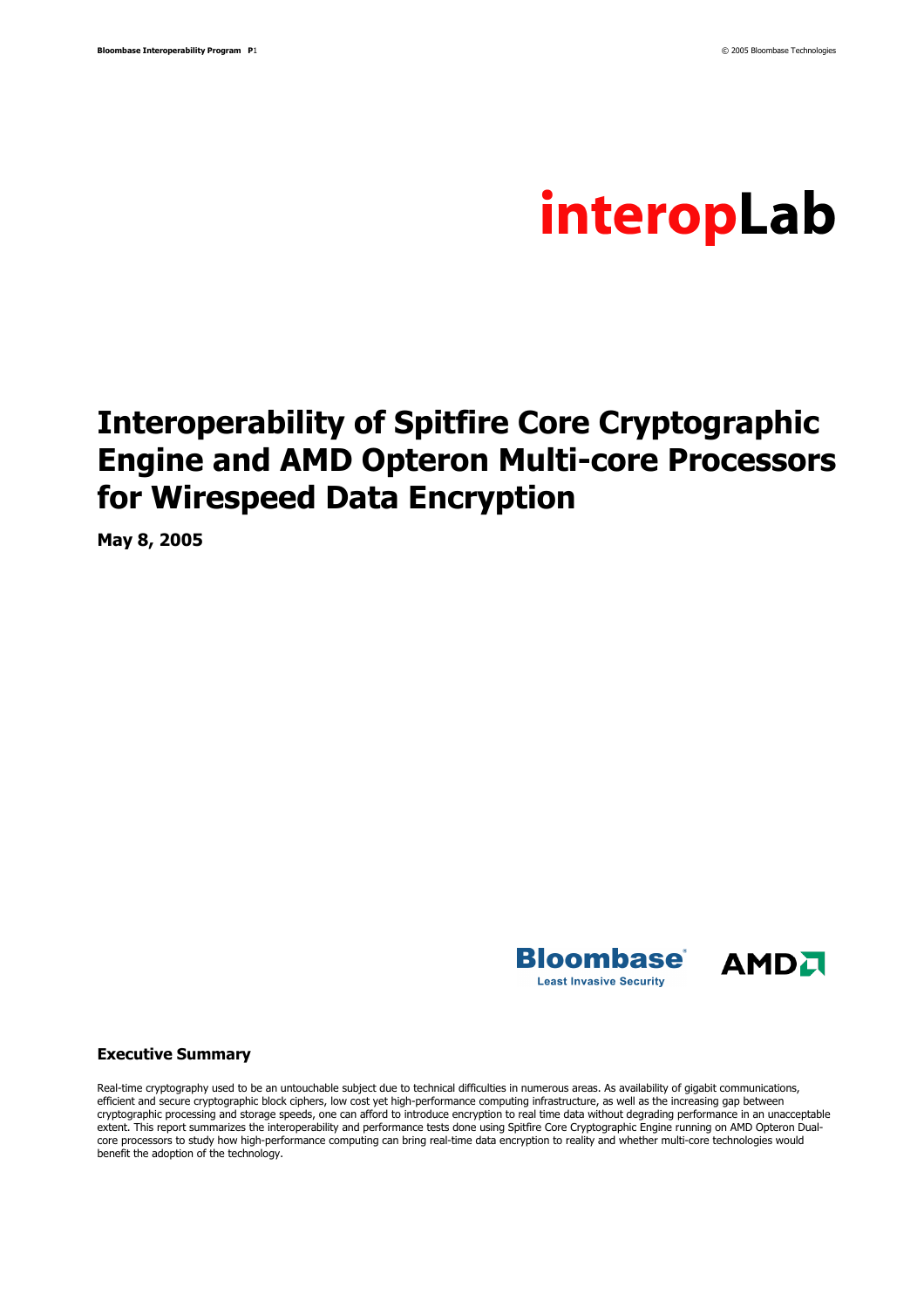Information in this document, including URL and other Internet Web site references, is subject to change without notice. Unless otherwise noted, the example companies,<br>organizations, products, people and events depicted he

Bloombase Technologies may have patents, patent applications, trademarks, copyrights, or other intellectual property rights covering subject matter in this document. Except as<br>expressly provided in any written license agre copyrights, or other intellectual property.

This document is the property of Bloombase Technologies. No exploitation or transfer of any information contained herein is permitted in the absence of an agreement with Bloombase Technologies, and neither the document nor any such information may be released without the written consent of Bloombase Technologies.

© 2005 Bloombase Technologies

Bloombase, Bloombase Technologies, Spitfire, StoreSafe are either registered trademarks or trademarks of Bloombase Technologies in the United States and/or other countries.

The names of actual companies and products mentioned herein may be the trademarks of their respective owners.

Tests in this report are carried out with support and sponsor of Advanced Micro Device Inc.

Document No.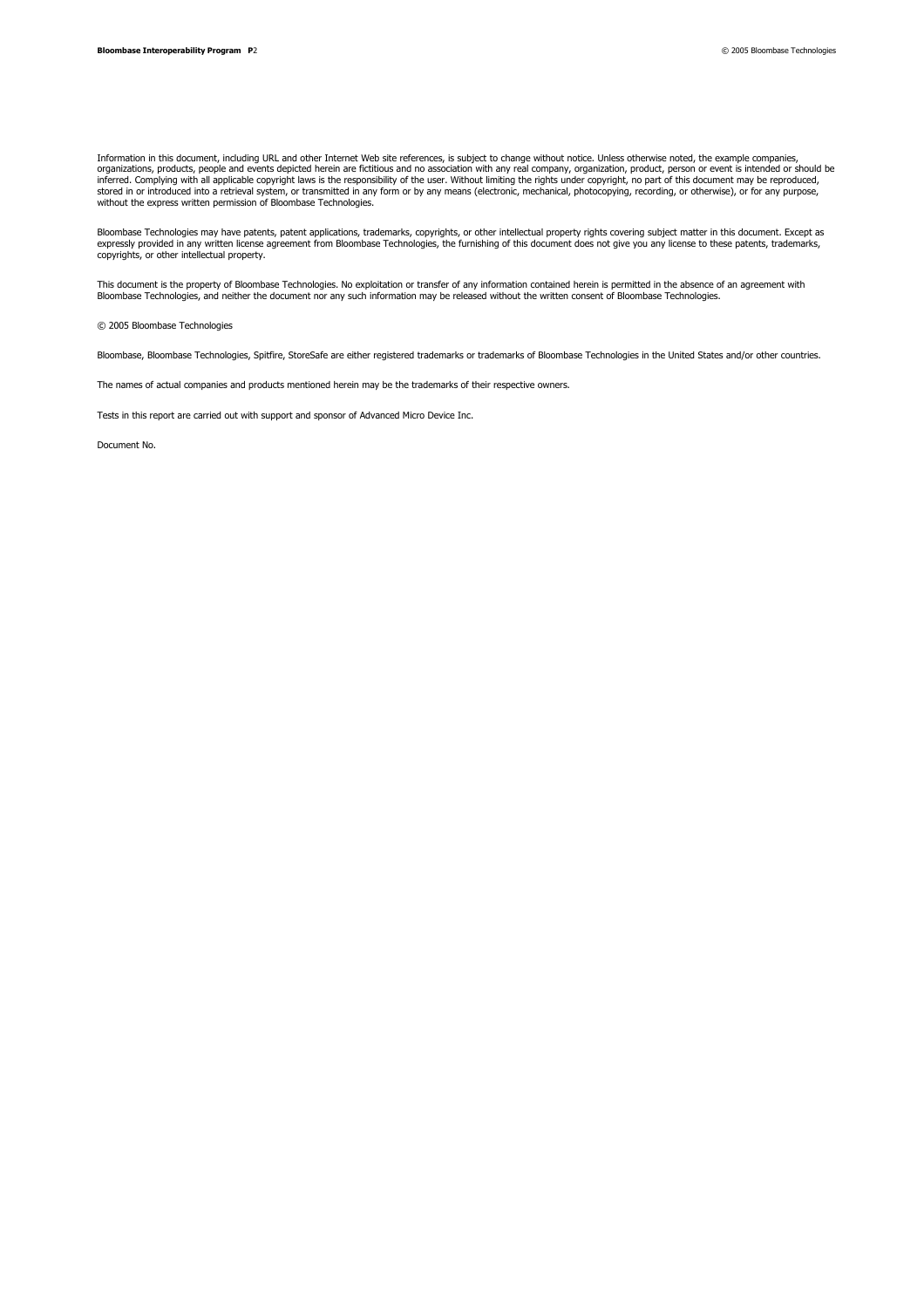# **Table of Contents**

| <b>Table of Contents</b> | 3  |
|--------------------------|----|
| <b>Purpose and Scope</b> | 4  |
| <b>Assumptions</b>       | 5  |
| <b>Infrastructure</b>    | 6  |
|                          |    |
|                          |    |
|                          |    |
| <b>Validation Tests</b>  | 8  |
| <b>Conclusion</b>        | 10 |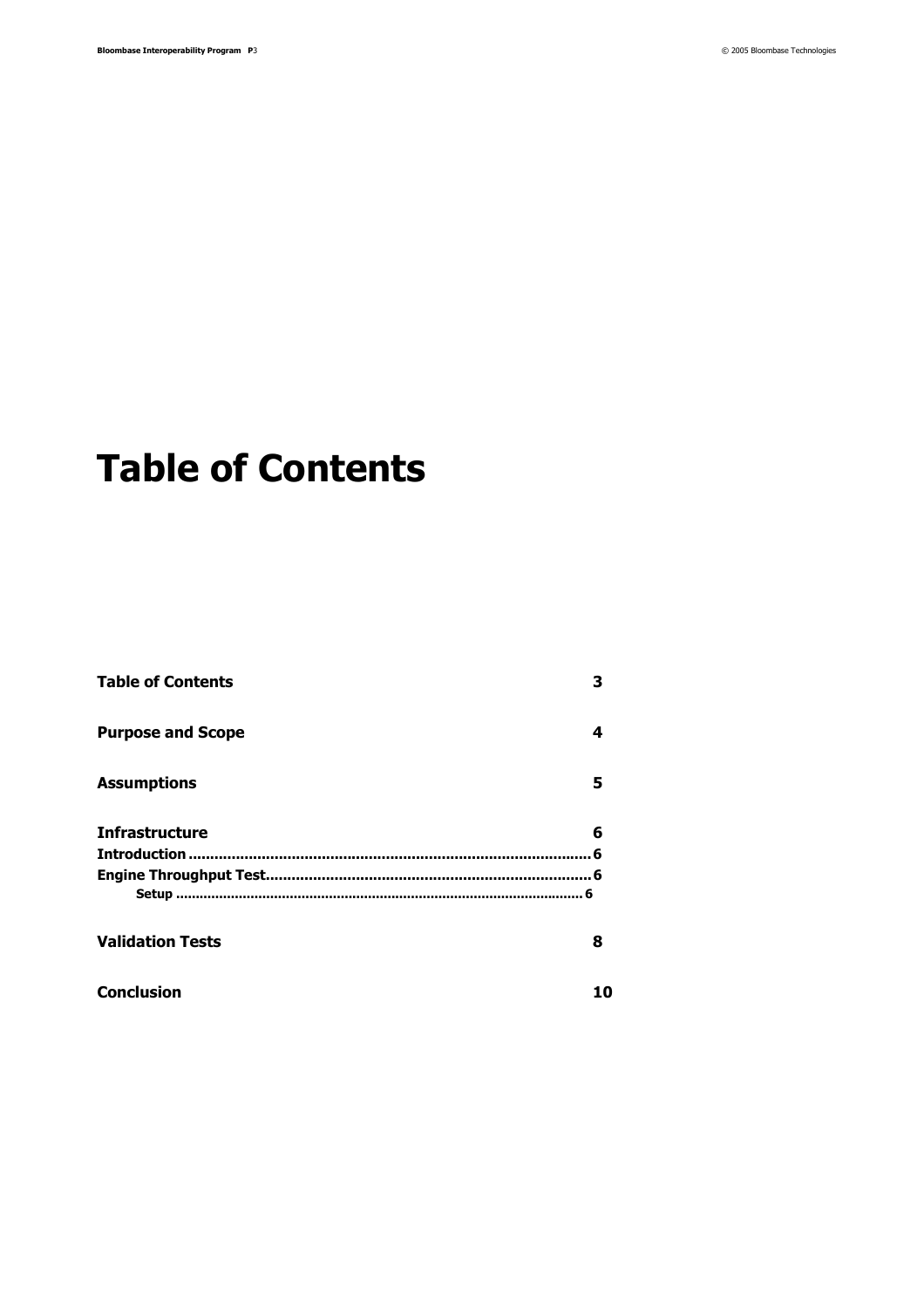## **Purpose and Scope**

Cryptography is commonly perceived as shuffling and coding of data which is wrong. Data shuffling refers to the process of altering the order of sequence of data in a systematic way. By reversing the disordering process, one regains the original contents. Obfuscation is a coding process of data against a predefined look-up table. Again, obfuscation can be undone if one gets hold of the contents of the look-up table.

Cryptography is comparatively much complicated than both data shuffle and obfuscation described above. Cryptography originates from the good old idea of key-and-lock to secure precious objects inside a compartment. Similarly, cryptography requires a pre-generated key which is a series of random data resembling ridges of a physical key while the mathematical operation – the cipher, resembling mechanics of a physical lock, a transfer function of both key and data-to-be-secured which turns confidential data (precious objects) into a meaningless vault (secured compartment).

Numerous ciphers have been invented, a few examples are Blowfish, RC2, DES, 3DES and AES, etc. They differ in the algorithmic process, key length requirement, strength, complexity, ease of hardware implementation, resource requirement, ability to work with streamed data, performance and efficiency. Regardless of level of cipher efficiency and cryptographic processing engine performance, cryptographic operations – encryption and decryption, must add a relatively amount of time in the course of storage network data communications.

This document quantifies and summarizes the cryptographic throughput of Spitfire Core Cryptographic Engine which is the core building component of Spitfire family of security servers.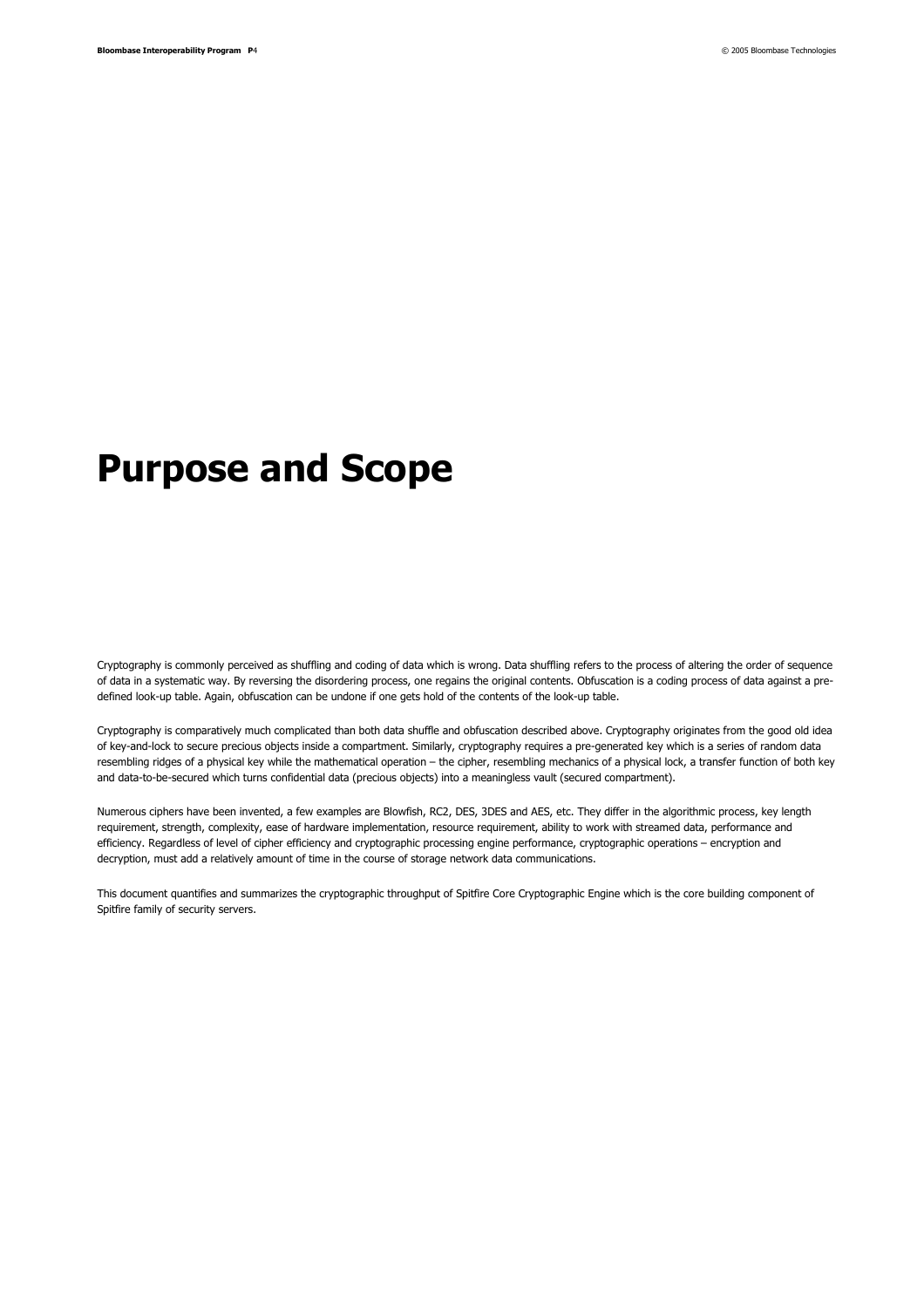## **Assumptions**

It is assumed that you are familiar with operation of storage systems and major operating systems including Linux, Windows, AIX, HPUX and Solaris. It is also assumed that you posssess basic UNIX administration skills. The examples provided may require modifications before they are run under your version of UNIX.

We assume you have basic knowledge of storage networking and information cryptography. For specific technical product information of Spitfire StoreSafe, please refer to our website at http://www.bloombase.com or Bloombase SupPortal http://supportal.bloombase.com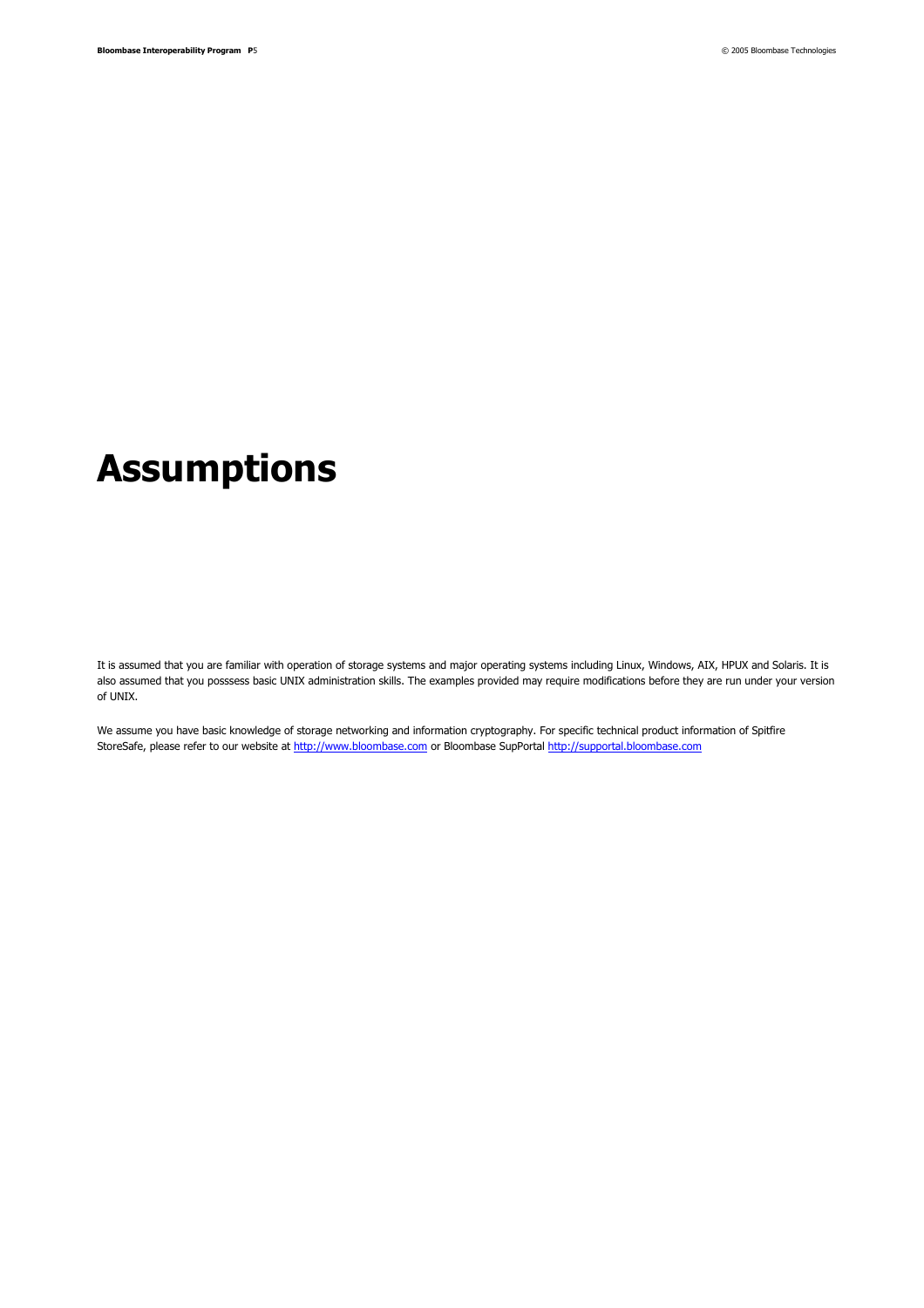## **Infrastructure**

### **Introduction**

This section of test aims to examine the maximum processing capacity of Spitfire Core Cryptographic Engine which is the main building block of entire Spitfire Security Platform. Spitfire Core Encryption Engine is a well-tuned and highly-optimized cryptographic software core which executes on Spitfire family of security servers.

### **Engine Throughput Test**

A manufacturer's engine throughput test is carried out on Spitfire Core Cryptographic Engine loaded onto a dual-AMD Opteron dual-core processor grid to obtain the maximum cryptographic processing power of the unit.

Regardless of application, storage devices, protocol, transmission media and transmission interfaces, multiple endless streams of random data are generated and fed into a Spitfire Core Cryptographic Engine for encryption and decryption using Advanced Encryption Standard (AES) cryptographic cipher by randomly generated 256-bit symmetric key.

### **Setup**

The following diagram shows the setup of this test. A Spitfire Core Encryption Engine is installed onto a system running on Spitfire OS which is a hardened and customized Linux of kernel version 2.6.11. Multiple plain random data streams are fed into for processing.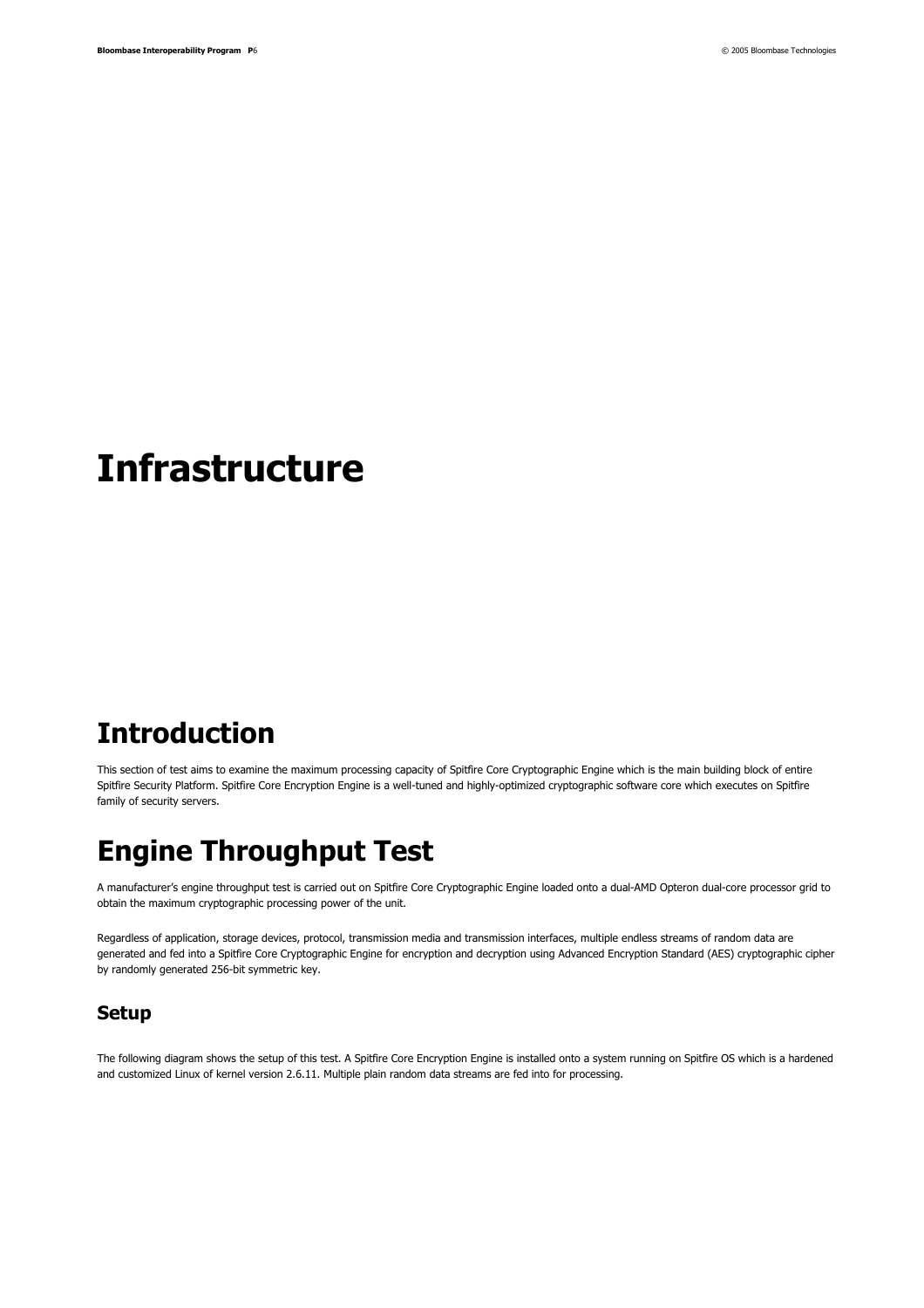

The following table summarizes the hardware configuration of Spitfire cryptographic appliance

| <b>Processing Unit</b>     | Dual AMD Opteron dual-core 265 with true 64-bit support                                  |  |  |
|----------------------------|------------------------------------------------------------------------------------------|--|--|
| <b>Main Memory</b>         | 2 GB                                                                                     |  |  |
| <b>Persistence Storage</b> | 4 GB Flash                                                                               |  |  |
| <b>Operating System</b>    | Spitfire OS - Hardened and customized OS based on embeded Linux of kernel version 2.6.11 |  |  |

#### Security specific setup is as follows

| <b>Spitfire Core Cryptographic Engine</b> | Version 1.0.8                                                  |  |  |
|-------------------------------------------|----------------------------------------------------------------|--|--|
| <b>Encryption Algorithm</b>               | Advanced Encryption Standard (AES) Cipher Block Chaining (CBC) |  |  |
| <b>Encryption Key</b>                     | Software only                                                  |  |  |
| <b>Key Length</b>                         | 256-bit                                                        |  |  |
| <b>Number of Random Data Streams</b>      | 4                                                              |  |  |
| <b>Cryptographic Tasks</b>                | encryption<br>٠                                                |  |  |
|                                           | decryption<br>٠                                                |  |  |

Spitfire Core Encryption Engine actively pulls in random data from input stream which is a random number generator. Ciphered data are outputted and encryption throughput is measured simply as the ensemble of ciphered data output rates.

Decryption performance tests, on the other hand, require more sophisticated technique because input data are supposedly ciphered data which cannot be randomly generated, or decryption will fail immediately due to unexpected runtime errors. To enable data be decrypted without error, ciphered data previously outputted as results of encryption are temporarily stored on memory. Decryption process intakes ciphered input from memory and again, decrypted output data rate measured and summed yielding overall decryption throughput rate.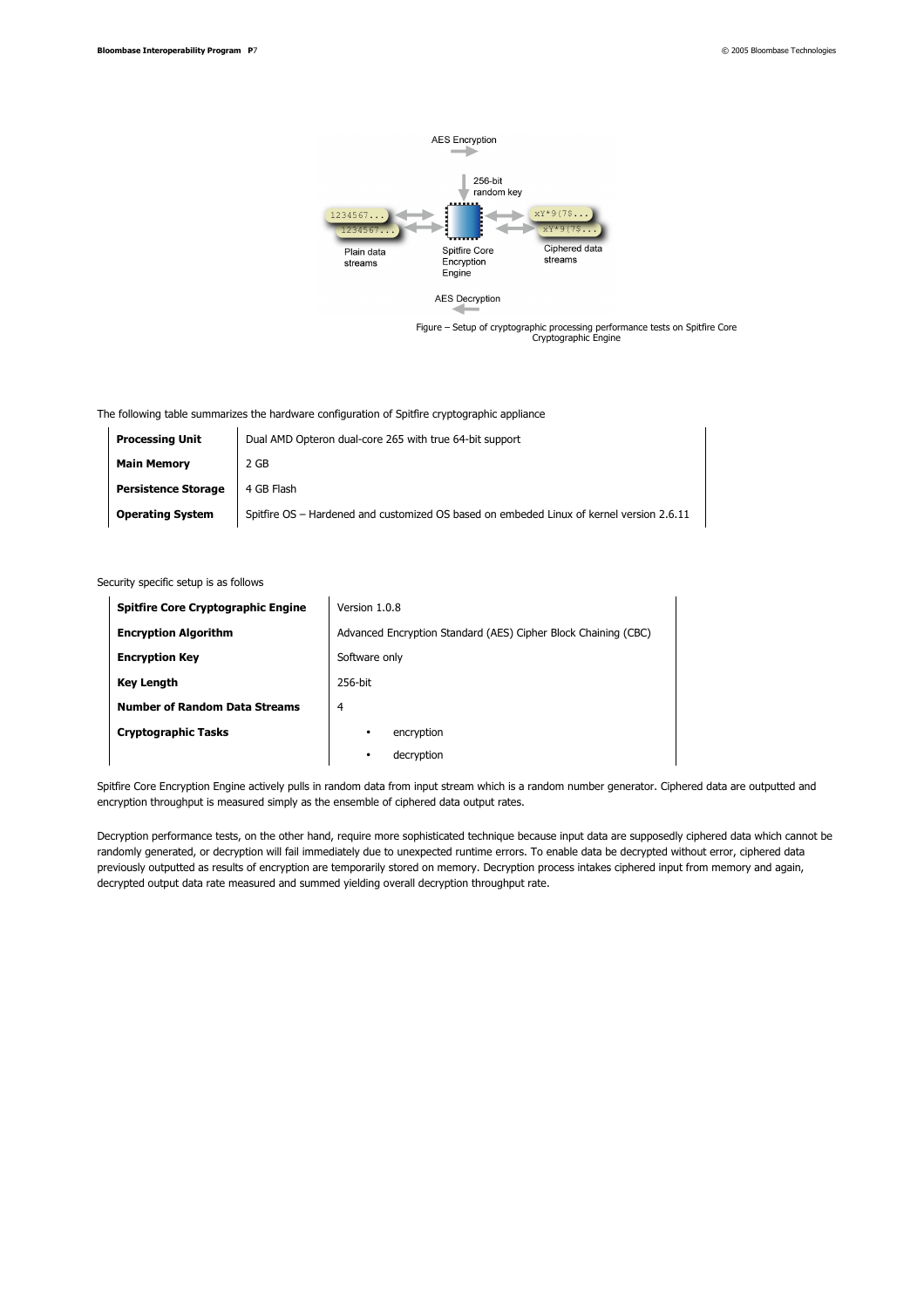# **Validation Tests**

10 rounds of encryption and decryption tests are carried out successfully without error and throughput measured and averaged.

Results are summarized in below table

| <b>Encryption (Gbps)</b> | Decryption (Gbps) |
|--------------------------|-------------------|
| 1.8119                   | 1.7213            |

Results are plotted as follows



Figure – Spitfire Core Cryptographic Engine Net Processing Throughput

Encryption and decryption both run at gigabit speed

Encryption performs a little better (approximately 5%) than decryption

● Spitfire Cryptographic Encryption Engine running on dual AMD-Opteron module can encrypt and decrypt at rates of the same order of magnitude as current storage network communications speeds (1 Gbps and 2 Gbps). For applications running on 2 Gbps storage systems at full speed, ideally, the engine may barely become the bottleneck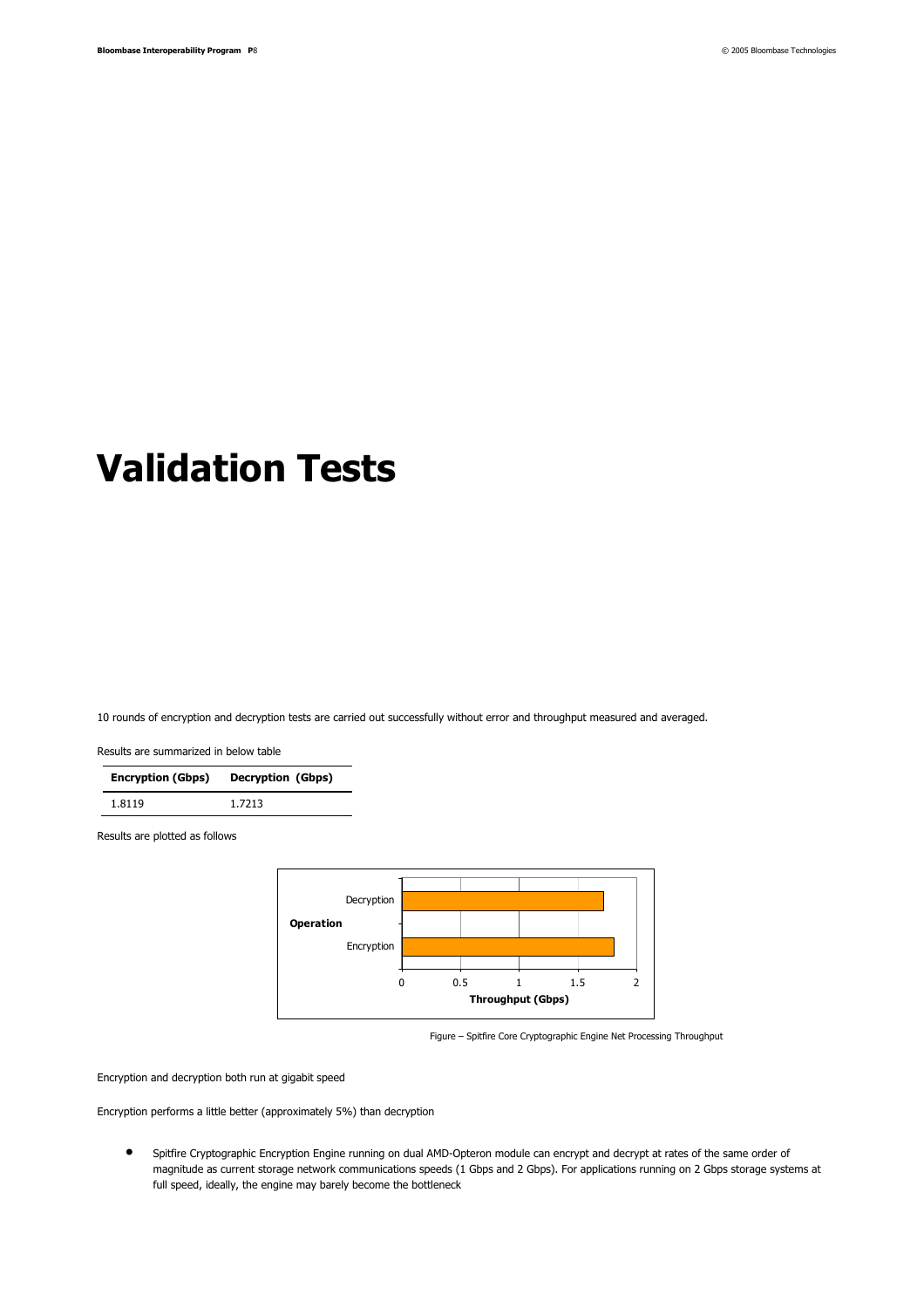- Even though later application tests are built on storage network hardware operating at maximum 2 Gbps, there is slim chance an application can fully utilize the entire bandwidth in actual use. As Spitfire Core Encryption Engine's maximum throughput is still close to this speed, one can still claim such bottleneck effect should not be dominant in the tests follow
- To cater for next generation TCP/IP networking which operates at 10 Gbps and above, one might need to increase the processing power of the appliance by installing more processors to raise the overall cryptographic capability and further relieve the encryption bottleneck